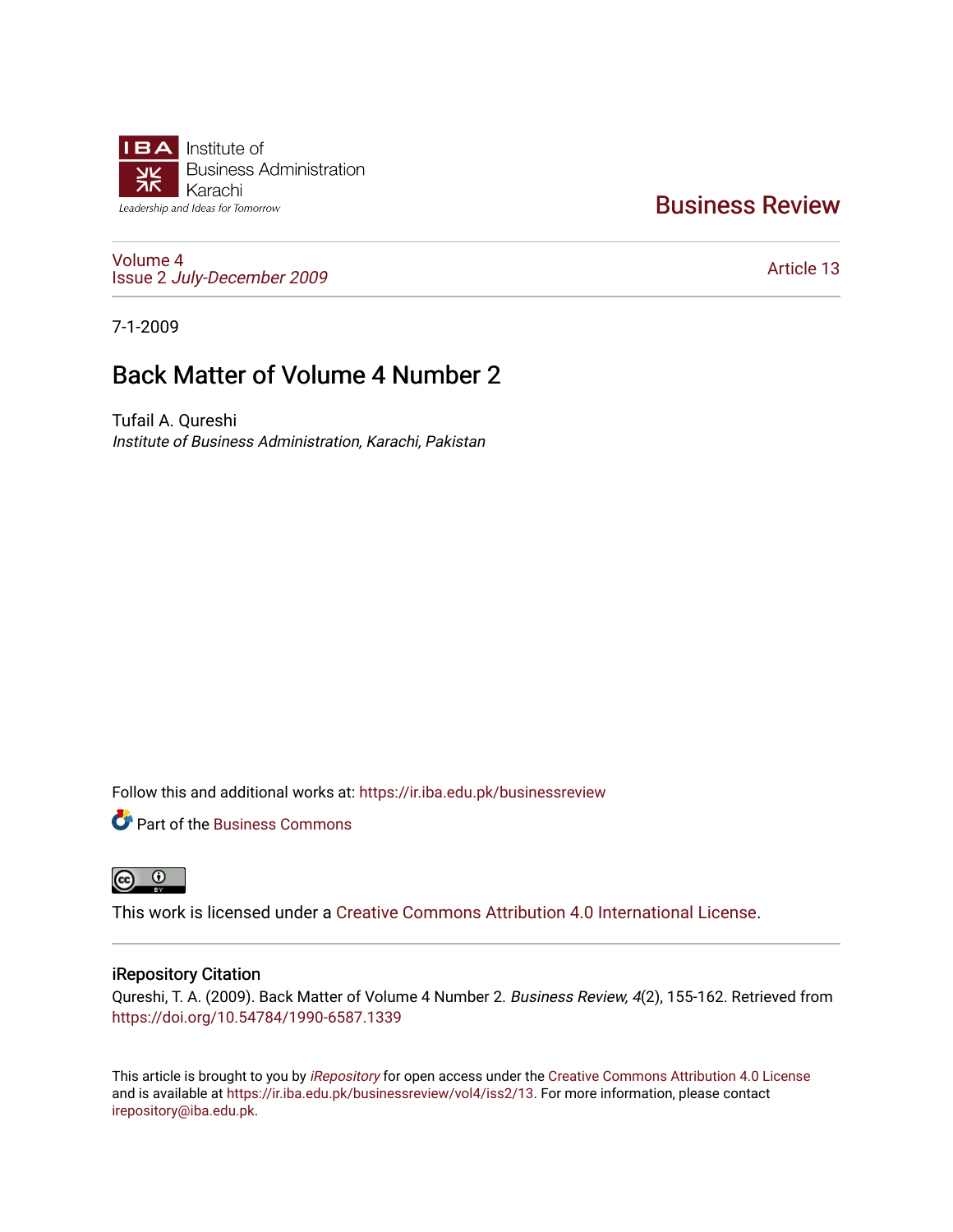

# **A WORD ABOUT THE IBA**

Our logo reflects "our resolve to meet the future challenges with integrated and multidisciplinary knowledge and its creative application in a changing global environment."

# **INTRODUCTION**

The IBA is the oldest business school outside North America. It was established in 1955 as a USAID financed project. Initially, the Wharton School of Finance, University of Pennsylvania, provided the technical support. Later, the University of Southern California got the contract to set up various facilities at the institute and several prominent American professors were assigned to IBA. A large number of Pakistani faculty members received advanced degrees from Wharton and University of California. In 1994, the Sindh Assembly elevated the Institute's status to that of a degree awarding institution.

Despite of a rapid increase in the number of business schools, the IBA has maintained its position as the premiere institution of higher learning in the field of management and business administration. The IBA sets the standards of educational and professional excellence. It seeks to advance and encourage new ideas and promote enduring values to guide the practice of management. Over the years, the IBA has built a reputation for producing graduates of unmatched professionalism and sound ethical and moral values. The IBA has an academic environment in which talented and outstanding young men and women are inspired to reach out to the farthest limits of their vision and capacities.

The IBA is proud of its 8,000 plus accomplished alumni who are engaged in highly specialized and professional undertaking all over the world. Many of them hold demanding positions of administrative responsibilities in various fields of governance in Pakistan and abroad. We proudly celebrate their association with the IBA.

#### **CORE VALUES**

We uphold:

- Merit
- Integrity

• Creativity

- Tolerance
- Discipline • Humility

 $\bullet$  Truth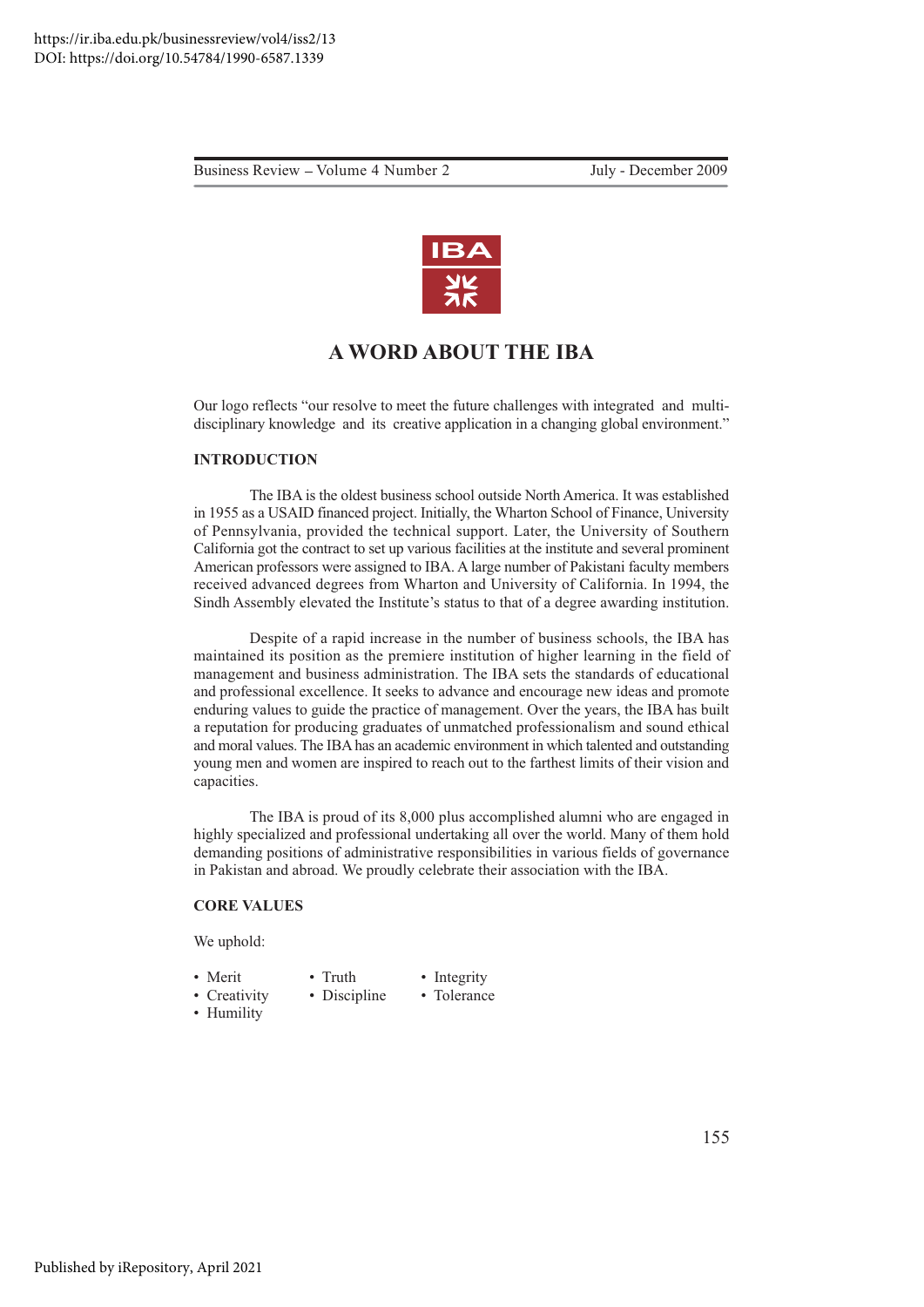as the creative dimensions of the "highest good" – summum bonum – of an ethically motivated academic life based on moral foundations.

#### **MISSION**

With a legacy spanning more than five decades of excellence, the IBA is geared up to achieve more milestones in the field of education, providing its commitment to the ideal of continuous improvement.

At the IBA, our mission is to provide education and training for management leadership in private and public sector in Pakistan. To reinforce this commitment, the Director IBA, Dr. Ishrat Husain, has presented a five year strategic vision for the institution. The vision is based on infrastructural expansion, faculty and technology up gradation and extending linkages to the industry, with the aim of being among the best business schools of the region.

#### **PHILOSOPHY**

Our pedagogical philosophy is rooted in the creative urge to strive continuously to improve upon all components of our system; culture, people and infrastructure; and to turn bright students with leadership potential into outstanding human beings, business professionals and leaders for tomorrow.

### **MEETING THE CHALLENGES**

In the dynamic and ever changing business landscape, IBA is faced with numerous challenges. It, therefore, keeps on enhancing its curricula to make it relevant to the practical and corporate world. The faculty, staff, students and professionals work together to achieve learning goals. Students acquire knowledge and skills through constructive and distinctive processes that encourage them to develop understanding of business concepts and issues, to think independently and to make rational choices. They are encouraged to take responsibility for their own learning, to become active participants and leaders and to apply their knowledge in real-world context.

# **THE GOALS AHEAD**

IBA aims to go global and keeping this in mind has entered into collaboration with renowned international academic and business partners. It is proud of its alliances with Microsoft, Oracle, SAP, CFA, IFC and Solbridge Business School. The IBA is set on a path of constant improvement, introducing changes in all critical fields of its undertaking. Its computer science program is placed in the highest rated category "W" Computer Science Program in the country. It has agreements with various government bodies to impart quality education in the field of management. In this regard the IBA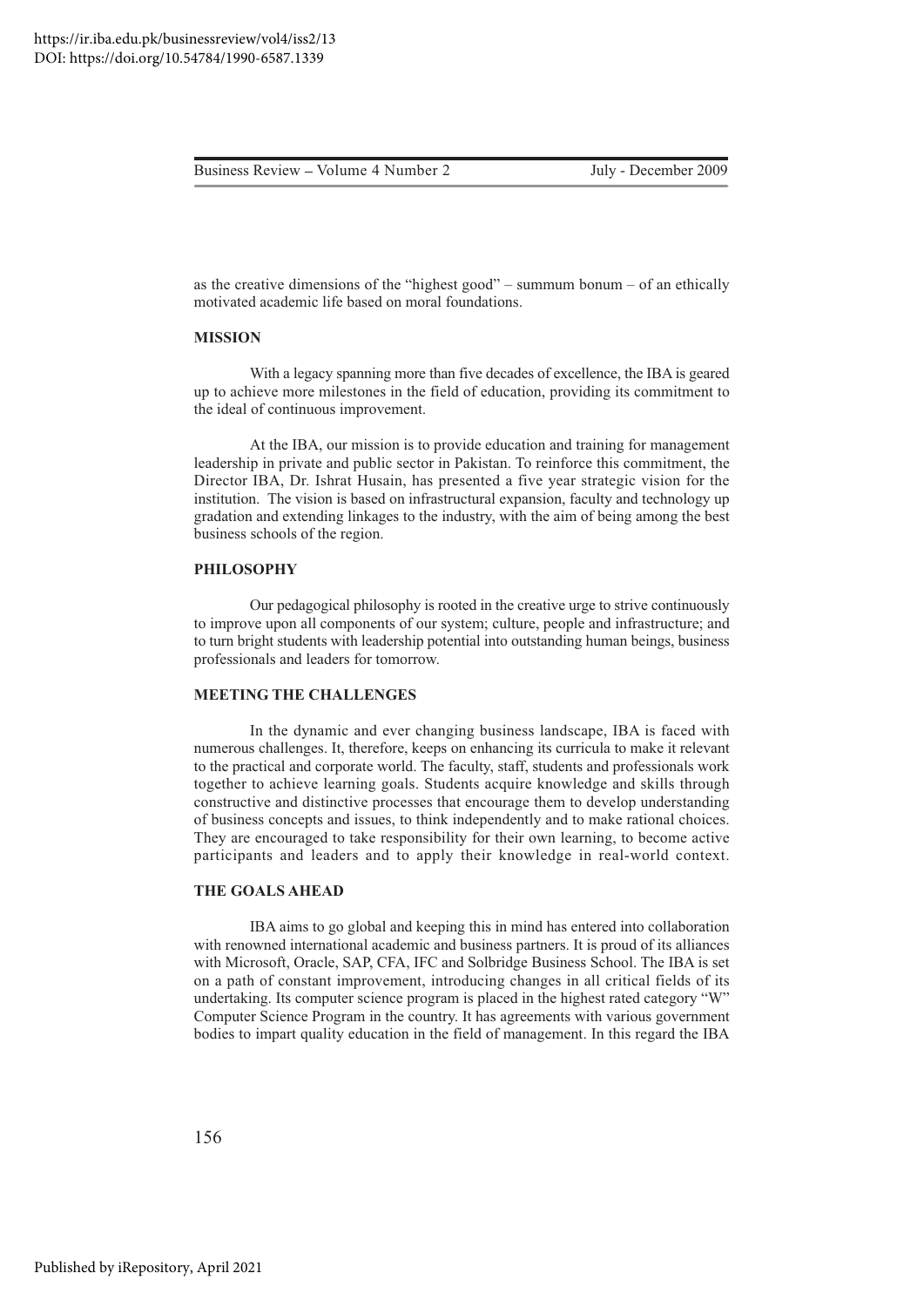has launched FBR Capacity Building Program which aims to upgrade the quality of human resource in the public sector.

#### PROGRAMS OF STUDY AT THE IBA

The IBA programs are designed to provide world-class professional training to managers and entrepreneurs for the business and industry in Pakistan. Students take part in a broad variety of activities ranging from volunteering for charity work and participating in athletic events to organizing conferences on a variety of business issues. The spirit of involvement is important because teamwork, leadership and being a responsible citizen are the foundations of the IBA experience.

Our programs have been growing steadily in keeping with the needs of the society and the competence of the Institute of Business Administration. We offer courses in the fields of:

- Doctor of Philosophy Ph.D. (MIS/ Information and Communication  $\bullet$ Technologies (ICT)/ Computer Science & Engineering (CSE)
- Master of Business Administration MBA (Morning Program)
- Master of Business Administration Management Information System MBA-MIS (Morning Program)
- MS (Economics)
- MS (Finance)
- Master of Business Administration MBA (Evening Program)
- **EMBA** for Corporate Managers
- **EMBA** for Public Sector
- **EMBA-Business & Finance**
- Postgraduate Diploma in Business Administration PGD (Evening Program)
- Certificate Courses (Evening Program)
- Visiting Students (Evening Program)
- Master of Business Administration Tax Management (Morning Program)
- Bachelor of Business Administration BBA (Morning Program)
- Bachelor of Business Administration Management Information Systems  $\bullet$ **BBA-MIS** (Morning Program)
- Bachelor of Science BS (Morning Program)

### **CAREER OPPORTUNITIES**

In view of the increasing professionalism in management and growing competition in Pakistan, job opportunities for qualified and trained business administration graduate will continue to grow. Multinational firms and professionally managed Pakistani companies hire IBA graduates with confidence because of the high level of professionalism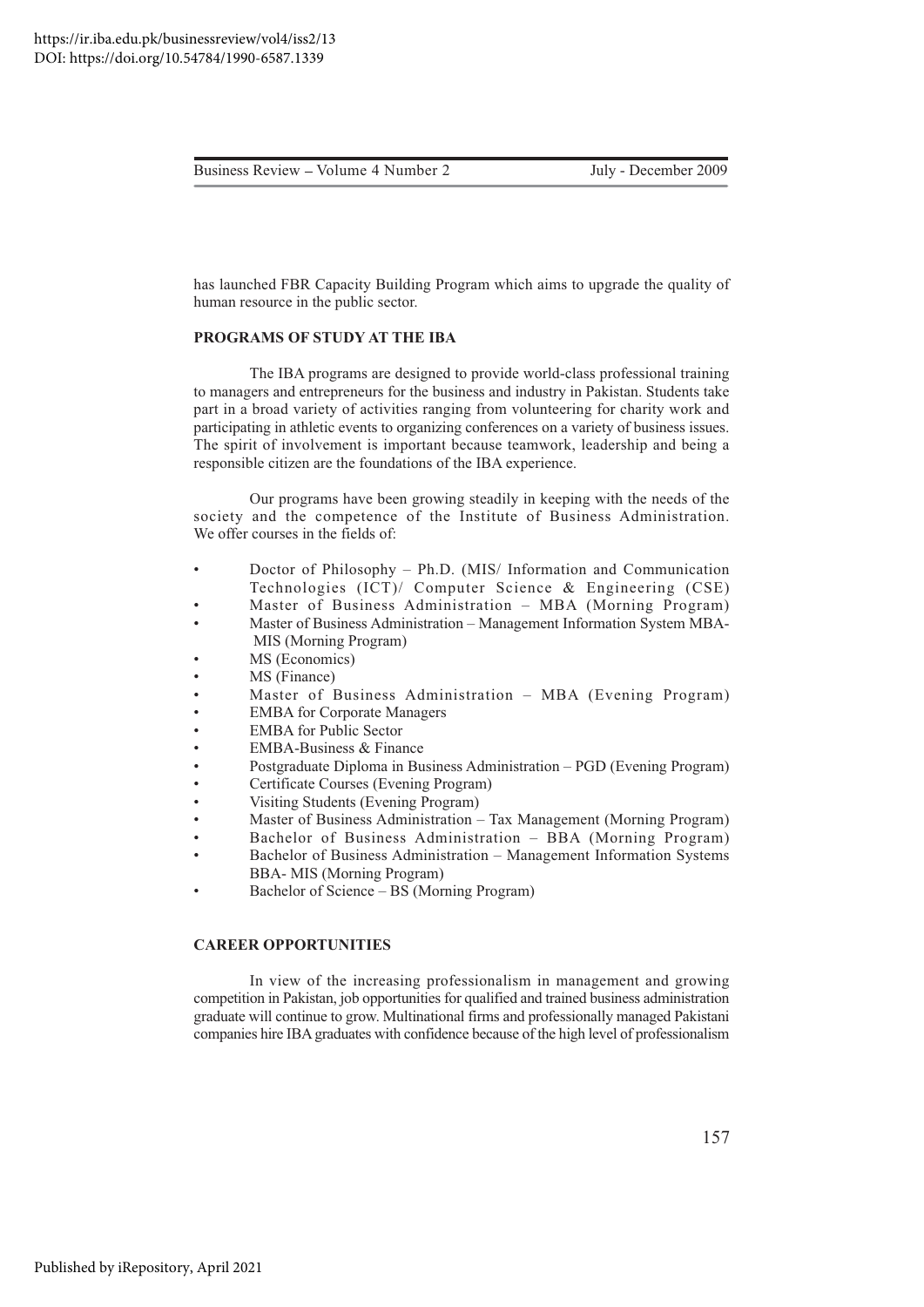July - December 2009

instilled in them during their course of study. The interaction of researchers, business and industry is necessary for the development and implementation of the new and relevant ideas. The Research Wing undertakes projects and assignments specific to a particular industry or an organization covering diverse fields of management, finance and marketing.

#### **CENTER FOR EXECUTIVE EDUCATION**

The strategic location of IBA in Karachi, the business and financial capital of Pakistan, the long standing reputation of IBA, with its brand name and a vast network of alumni spread over the corporate sector, are the assets utilized by the CEE. The center offers two Executive MBA programs - one for the public sector managers and another for middle level corporate managers. Soon it will also be offering short term (of 3 months duration) training courses in the areas of Urban Management, Higher Education management and Management of nonprofit organizations and Social enterprises. All the courses are designed by the faculty at IBA in consultation with FBR, which include Computer Skills, Communication and Presentation Skills, Management Skills, Leadership and Teambuilding Skills.

#### **MBA TAX MANAGEMENT PROGRAM FOR FBR**

This exclusive MBA program is only open to FBR executives. It was initiated in January 2005 at the Institute of Business Administration. The program which has produced a large number of MBA executives is instrumental in upgrading the quality of Human resource at FBR. The special curriculum encompasses the deeply enriched realms of accounting, finance, management, statistics and the local legal and business practices.

#### **CENTER FOR ENTREPRENEURIAL DEVELOPMENT**

United States of America has chosen the IBA for establishing a Center for Entrepreneurial Development in Pakistan under its broader Middle East and North African initiative. There will be a distinguished advisory panel titled as 'Blue Ribbon Panel', consisting of the Directors of Entrepreneurship Institutes at MIT, Babson, Harvard and Stanford. This panel will not only advise but also assist and support the new Pakistani Center. Dr. Peter Bearse, who is an international consulting economist and an expert in developing entrepreneurial center, is supervising the project. This Centre is important for boosting economic activity, employment and trade within the country and across the international markets. It will conduct research to identify training needs, document how entrepreneurship is developed and run in the country, the opportunities it offers and the obstacles it encounters. It will study and investigate rules and regulations for business conducting and give proposal for policy and procedural improvements.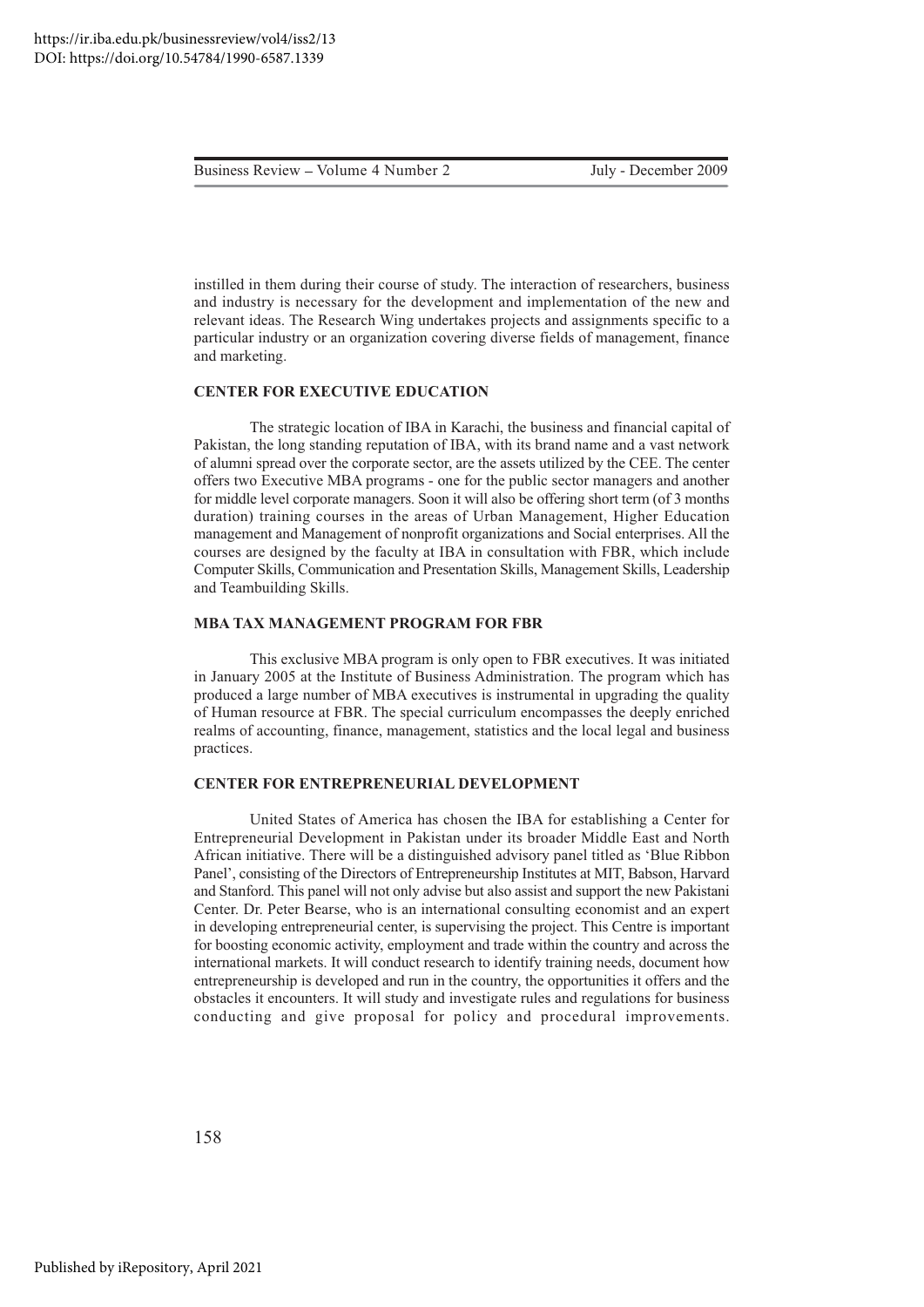## **CAREER DEVELOPMENT CENTER**

The goal of the Career Development Center is to help the students find the right job in the right field with the right employer. The center achieves this through developing strong and tangible linkages between employers and IBA graduates, aligning the needs of employers with the competencies of our graduates, organizing professional lectures, seminars, panel discussions and workshops on career development and related skills, organizing and facilitating job fairs, coordinating internships, and job placements in an efficient and smooth manner. The CDC also sponsors visits of talent hunting teams to facilitate on campus recruitment activities.

#### **RESEARCH CENTER**

Research is one of the top priorities at IBA. Our Centre for Business and Economic Research (CBER) aims to play a pro-active role in:

- Inviting proposals for award of research grants
- $\overline{a}$ Organizing research seminars workshops/conferences
- Training in research proposal writing and research methodology
- Soliciting research ideas and funding from the industry and corporate sectors for core and contract research
- Establishing collaborative research projects with international and national institutions of repute
- Screening and prioritizing research studies to match the availability of researchers with the diverse demand originating from outside
- Publishing the working papers on the findings of research outputs and inviting comments for their conversion into papers for submission to journals
- Publishing and updating the Business Review at regular intervals
- Disseminating the research outputs and publications

The Center is a repository of the core research done by the IBA faculty, scholars and students. The research papers written are documented, archived and made available to other researchers and industry. The IBA faculty and students can access these research papers via the IBA internet.

#### **HIGH PROFILE FACULTY**

The IBA faculty comprises of 22 PhDs and teachers with high academic achievements as well as successful, practical business management experience. Most have advanced degrees in their field of specialization from foreign institutes of repute. The faculty members are well regarded for their insight and command over current issues facing business and industry. The faculty ensures that the system of education at the IBA is a unique blend of the best in classroom instruction, case studies, role-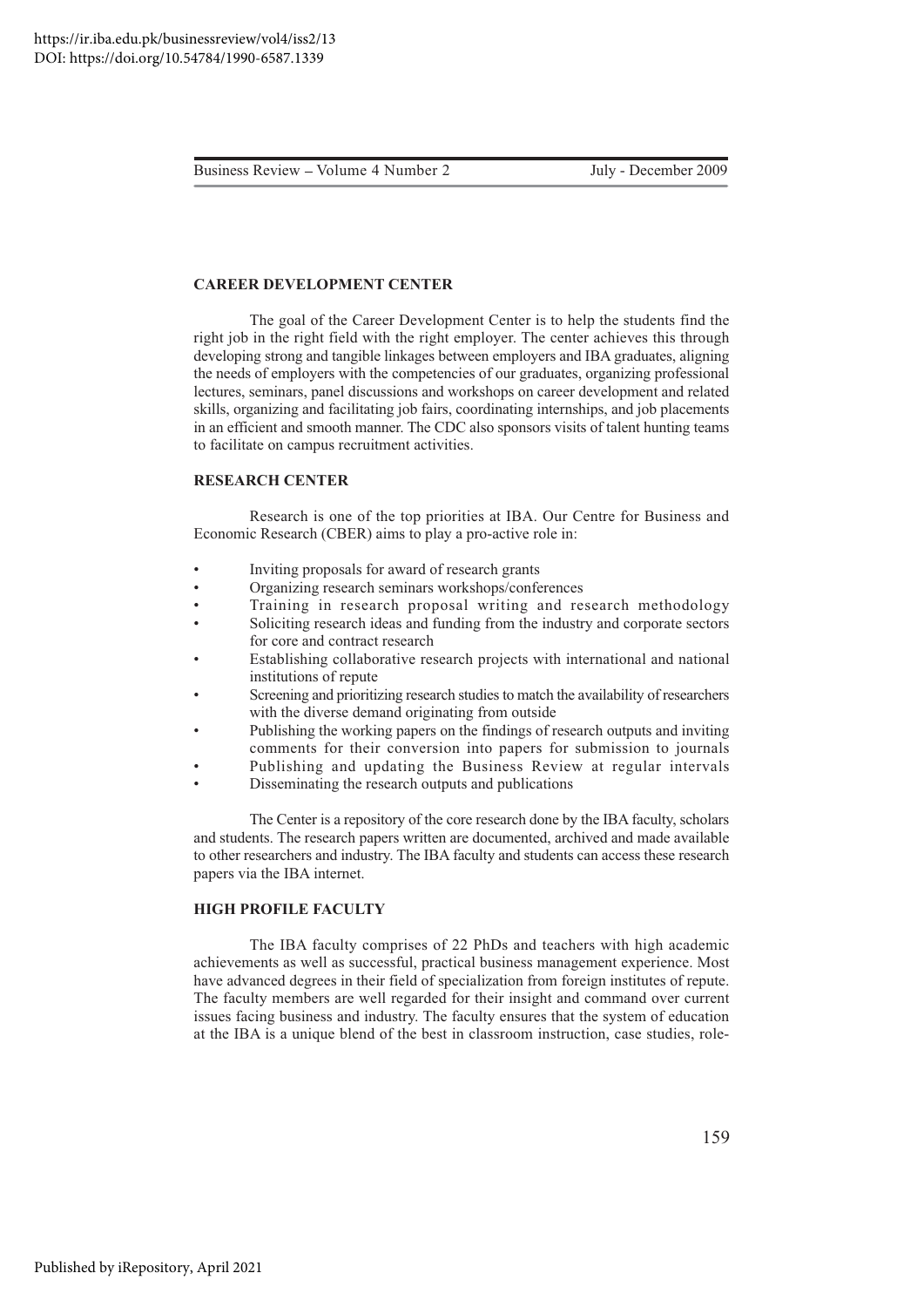playing, business games, research and practical training in business organizations.

# **HIGH ACHIEVING STUDENTS**

Our students win distinctions and praises from foreign and local dignitaries for their confident, reasoned discourse, organized team work and knowledge. The IBA student groups arrange dozens of seminars and conferences every year. As individual contestants our students have been successful in national and international competitions. IBA students excel in many national and international level competitions including three awards in the National Model United Nations Conference in New York in April 2009, Second position in the Battle of Mind 2009 Competition. The IBA team has also won the 2009 CFA Investment Research Challenge and has been selected to represent Pakistan at the Asian Regional Challenge at Singapore. Only 78 schools from all over the world are partners of CFA Institute. Two IBA students were selected to attend the European Finance Seminar at Geneva. They were among a group of only 32 students selected from all over the world for this prestigious event.

#### **NATIONAL TALENT HUNT PROGRAM (NTHP)**

The growing income and regional inequalities in Pakistan necessitate that educational opportunities at institutions of excellence, such as IBA, are made available to talented and meritorious students from poor families and backward districts. To meet this objective, the IBA launched the National Talent Hunt Program (NTHP) in 2004. As of 2009, the program has been revamped with modern pedagogical tools and the intake standards have been revised to include only top 20 students of each board. The program primarily targets students from backward areas of Balochistan, Punjab, Sindh, FATA and Nothern areas who are unable to apply for admission in IBA due to financial constraints. Special coaching is given to the students to prepare them for IBA entry tests and provide full financial support to those who are selected for admission.

#### **Big Ideas**

...And then there is the upsurge in interest in Joseph Schumpeter's postulates of "dynamic disequilibrium" as the economy's only stable state; of the innovator's "creative destruction" as the economy's driving force; and of new technology as the main, if not the only, economic change agent – the very antitheses of all prevailing economic theories based on the idea of equilibrium as a healthy economy's norm, monetary and fiscal policies as the drivers of a modern economy, and technology as an "externality."

P.F. Drucker: Managing in the Next Society, PP. 2699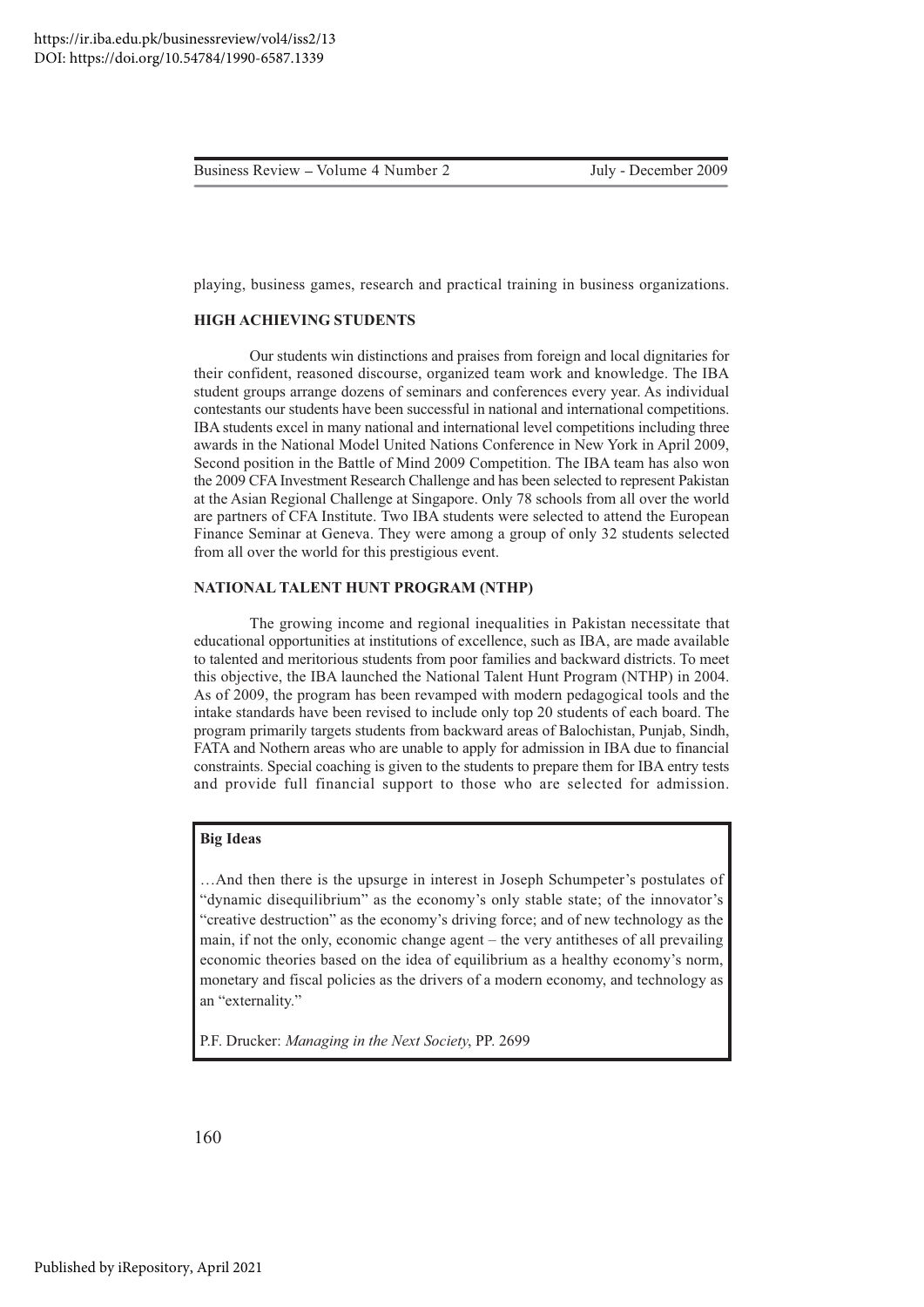Business Review – Volume 4 Number 2 July - December 2009



# **A Note for Contributors**

This Journal is a peer reviewed biannual publication of the Institute of Business Administration, Karachi, Pakistan. It is a multidisciplinary Journal covering wide range of issues in the area of business, social and management sciences, administration and governance, mathematics and computer studies, finance, economics, psychology, business ethics, logic, history of ideas, and philosophy of comparative religion.

# **GUIDELINES FOR AUTHORS**

- 1. Manuscript should be submitted to the Editor, Business Review, Institute of Business Administration, University Road, Karachi, Pakistan.
- 2. Three copies of the manuscript should be submitted.
- 3. The text should be double spaced, on one side of the quarto paper allowing wide margins for referee's comments.
- 4. All illustrations, tables, etc., should be placed on separate sheets, included with each copy. Their placement should be indicated in the text.
- 5. Footnotes should be numbered consecutively throughout the text.
- 6. The first page of the manuscript should contain the following information: (i) title of the paper; (ii) the name(s) and institutional affiliation(s) of the authors(s); (iii) a footnote should give the name, postal address, telephone and fax number, and an email address of the authors.
- 7. The second page must contain the title, an abstract not exceeding 300 words,